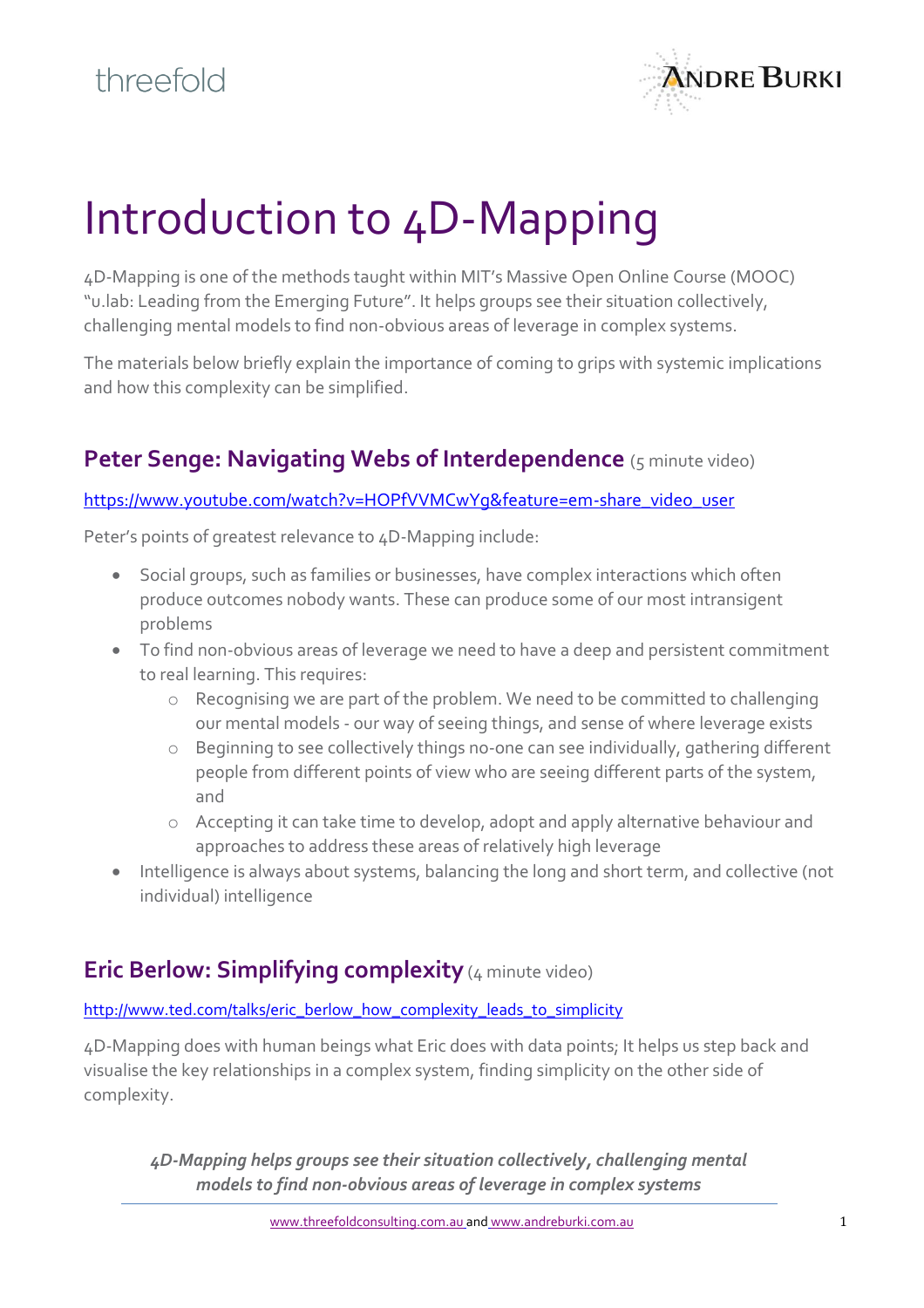$\overline{a}$ 



# **Science and 4D-Mapping**

While 4D-Mapping has been shown to deliver rapid insights into complex systems, the science to explain how it works is still emerging. One element of the method is the deliberate tuning into intuitive or unconscious knowledge held within the body, in particular the heart and gut. Scientists such as Dr J. Andre Armour and M.D. Michael D. Gershon have proven we have functional brains in our hearts and guts as described in the following extract:

### **Neuroscience and the Cardiac and Enteric 'Brains'<sup>1</sup>**

Over the last decade or so, the field of Neuroscience has uncovered some intriguing findings that give support to the ideas that true leaders use all of the intelligence available to them and go well beyond that of just their head brain.

Starting with his pioneering research on neuro-cardiology, Dr. J. Andrew Armour introduced the concept of a functional brain in the heart. His work revealed that the heart has a complex intrinsic neural network sufficiently sophisticated to qualify as a 'brain' in its own right. The heart's neural network meets all the criteria specified for a brain including several types of neurons, motor neurons, sensory neurons, interneurons, neurotransmitters, proteins and support cells. Its complex and elaborate neural circuitry allows the heart brain to function independently of the head brain and it can learn, remember, feel and sense.

Following on, in 1998, Neurobiologist and M.D. Dr. Michael Gershon published his pivotal book, 'The Second Brain', in which he described the culmination of over a decade of research and discovery that the gut also contains a complex and fully functional neural network or 'brain'. The gut brain, also known as the enteric brain, contains over 500 million neurons and sends and receives nerve signals throughout the chest and torso and innervates organs as diverse as the pancreas, lungs, diaphragm and liver. The gut brain is a vast chemical and neuro-hormonal warehouse and utilizes every class of neurotransmitter found in the head brain. Research has shown that the gut brain can learn, store memories and perform complex independent processing."

[www.threefoldconsulting.com.au](http://www.threefoldconsulting.com.au/) and [www.andreburki.com.au](http://www.andreburki.com.au/) 2 <sup>1</sup> Taken from "[Neuroscience and the Three Brains of Leadership](https://www.leader-values.com/FCKfiles/Media/mBIT%20and%20Leadership%20article.pdf)" by Grant Soosalu and Marvin Oka